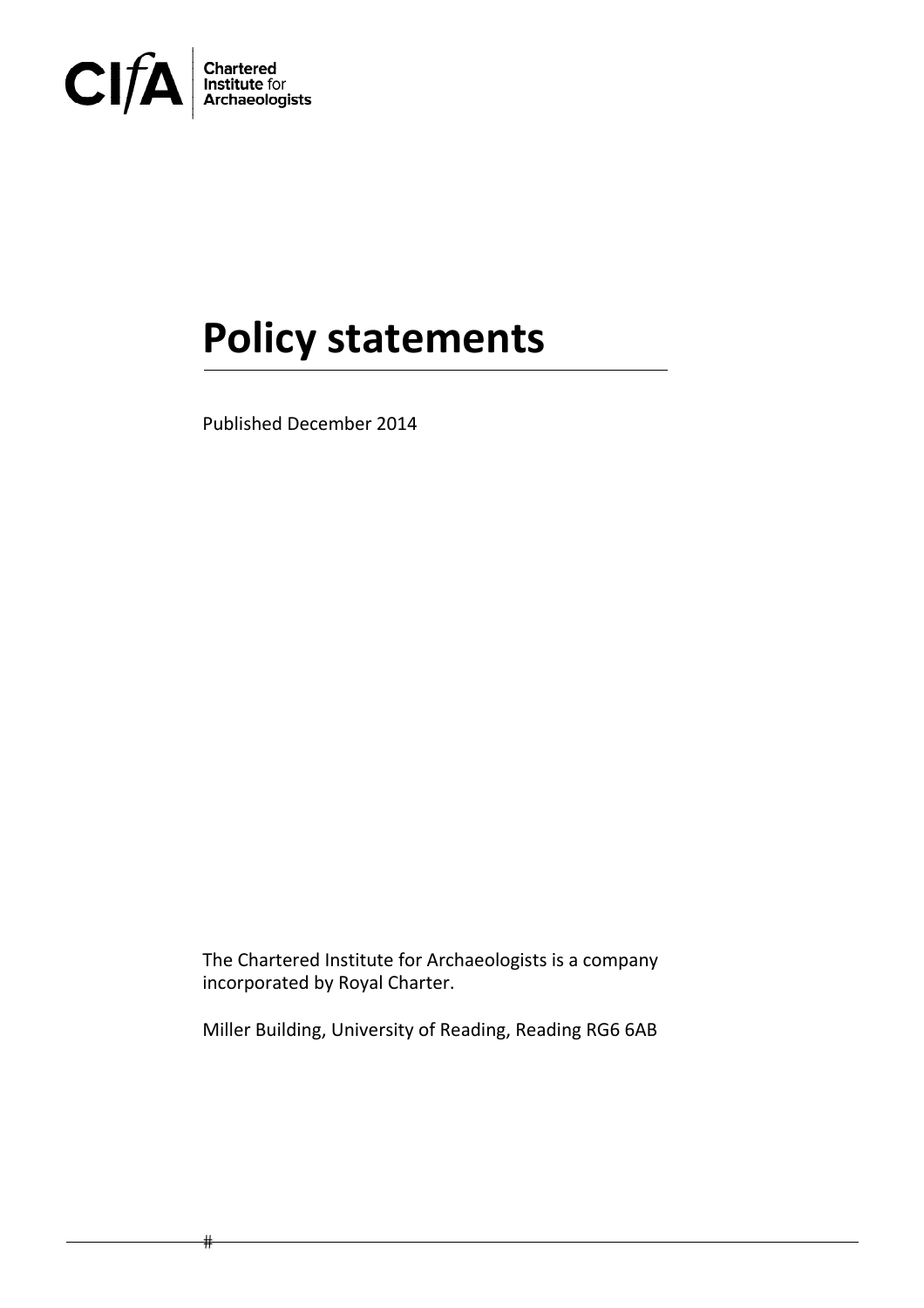# **Policy statements**

| Equal opportunities in archaeology                            |    |
|---------------------------------------------------------------|----|
| <b>Health and safety</b>                                      | 4  |
| The use of volunteers and students on archaeological projects | 5  |
| <b>Environmental protection</b>                               | 8  |
| Self-employment and the use of self-employed sub-contractors  | 10 |
| The use of training posts on archaeological project           | 12 |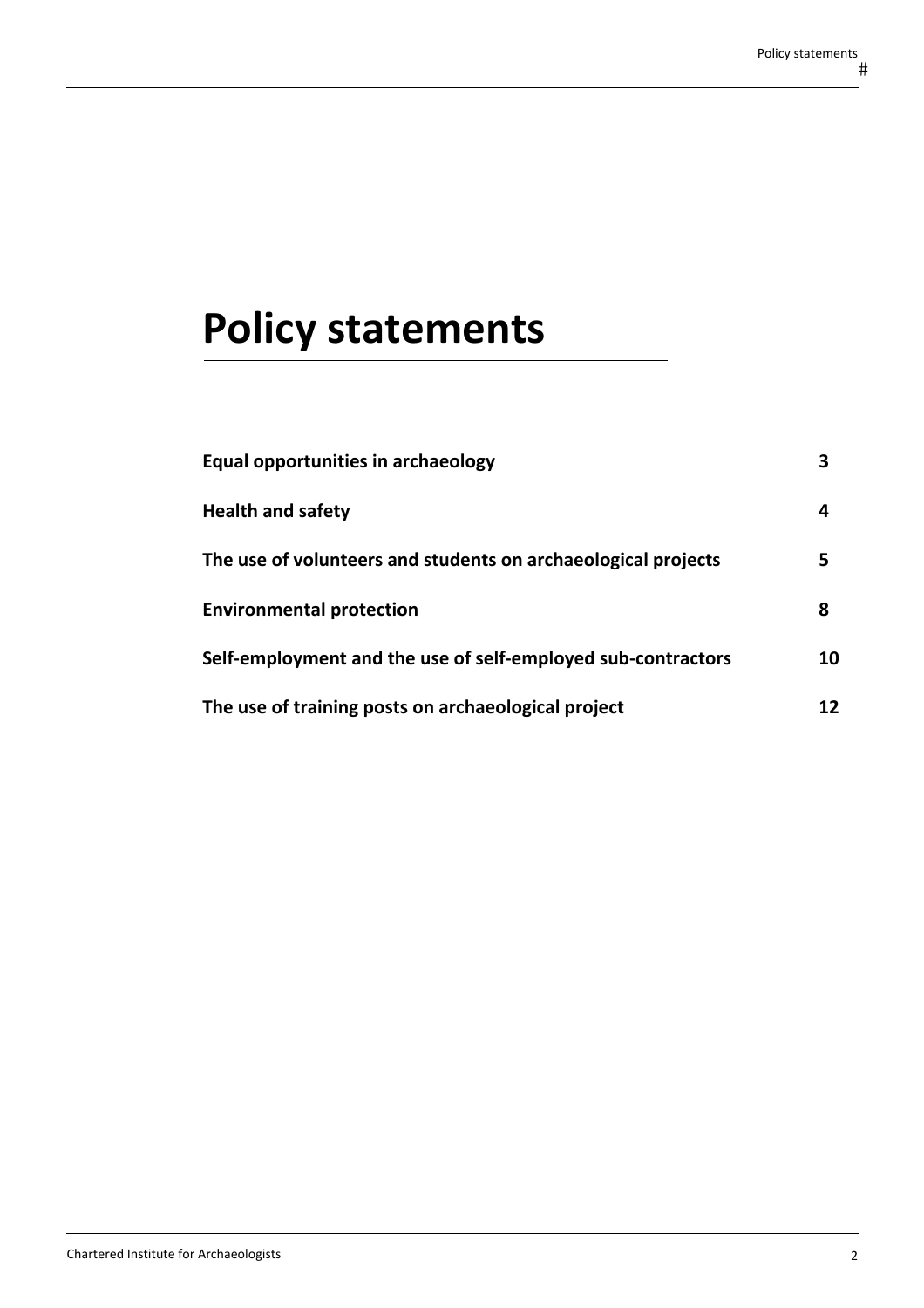### **EQUAL OPPORTUNITIES IN ARCHAEOLOGY**

Equal opportunities is an issue integral to every aspect of archaeological work. It is an aspect of human resource management concerned with the provision of equal access in staff recruitment, selection, training, promotion and retention, and equal opportunity for a positive work experience and environment. While structural inequalities are not specific to archaeological practice, the Chartered Institute for Archaeologists takes responsibility for formulating policy on archaeological standards, and thus equity issues are implicit in its *Code of conduct.*

- 1.1 The Chartered Institute for Archaeologists is committed to a policy of equal opportunities in archaeology, and its implementation through a programme of positive action.
- 1.2 This policy aimsto heighten awareness of equity issues amongst the membership of the Institute, and to encourage employers to adopt guidelines ensuring that no job applicant or employee receiveslessfavourable treatment or accessto opportunities for training and development on the grounds of age, gender, marital status, disability, race, religious belief, ethnic or national origins, sexual orientation, or any other grounds not relevant to employment practice.
- 1.3 The Institute will observe this policy in relation to its own employees, and will consider the policy applicable to its membership. According to the Institute's Code of conduct, all members must practice ethical and responsible behaviour in archaeological affairs (Principle 1), and in dealing with employees and colleagues (Principle 5). Appropriate professional conduct includes refraining from discrimination and harassment. Such behaviour may lead to allegations of improper conduct requiring an investigation conducted in accordance with the provisions of the Institute's Disciplinary regulations.
- 1.4 The Institute is committed to equality of opportunity for representation on its committees, working parties and Council, and in the validation process leading to membership.
- 1.5 The Institute will observe a policy of non‐discriminatory language in its by‐laws, administration, publications, presentations and annual conference.
- 1.6 Through its Professional Development and Practice Committee the Institute is committed to a programme of positive action to make this policy fully effective.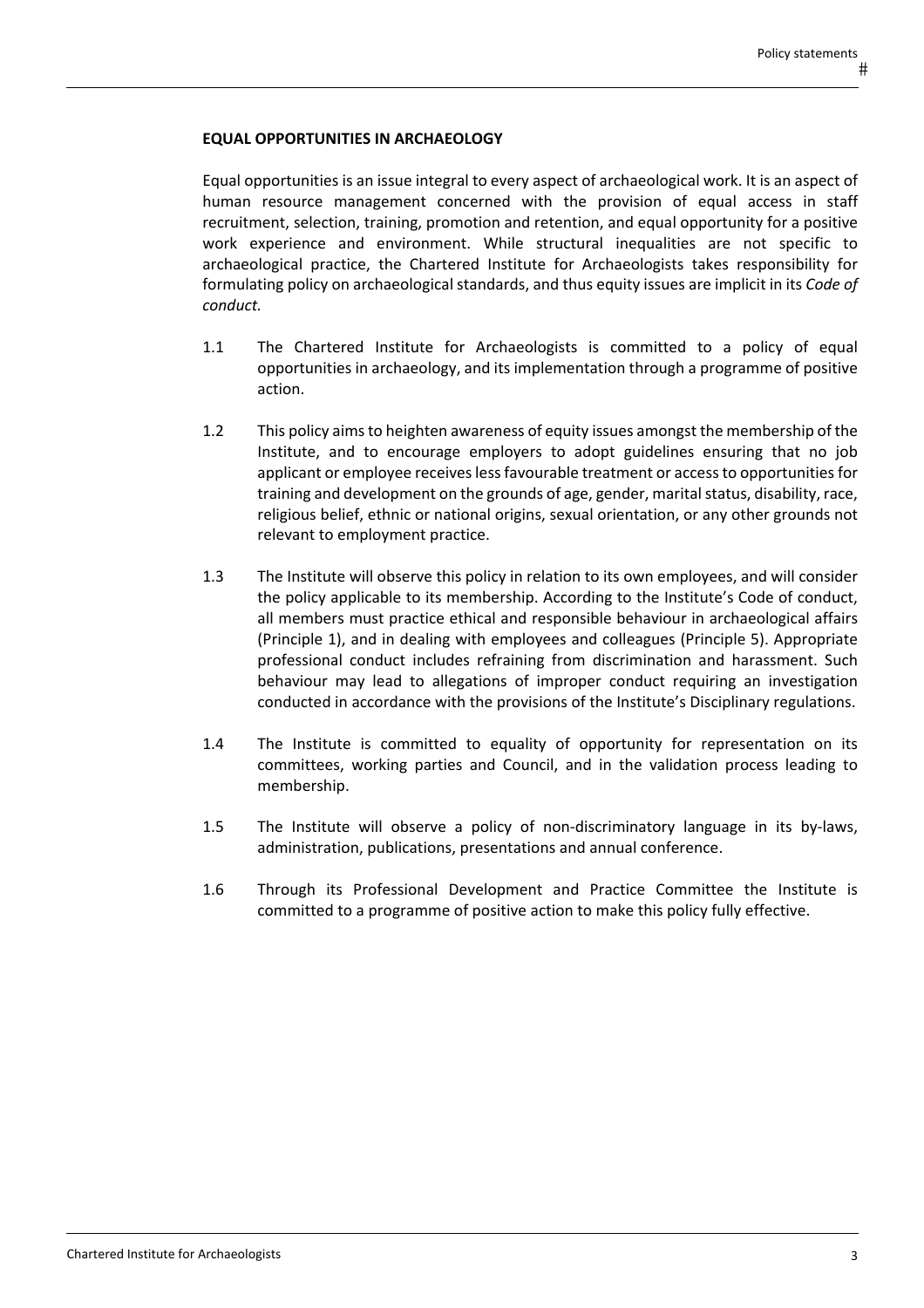#### **HEALTH AND SAFETY**

- 1.1 The Chartered Institute for Archaeologists recognises its individual members' responsibilities as regards Health and Safety. This is reinforced in the note on Rule 5.2 of the *Code of conduct*, as ratified and adopted as a by‐law by Annual General Meeting in 1985. Responsibilities are further defined in individual *Standard and guidance* documents.
- 1.2 It is recognised that all archaeological work should be undertaken in accordance with current Health and Safety legislation. CIfA accepts that both employing/organising bodies and individual employees/workers have a duty of care to those working for them, to each other, and to the general public. Archaeologists' attention is therefore drawn to the Health and Safety Executive's publication *Successful Health and Safety Management* HS(G)65, which points out the need for all employers, regardless of the size of the organisation, to have in place an effective Health and Safety policy.
- 1.3 CIfA will treat any complaint against a member regarding non‐fulfilment of Health and Safety obligations as a breach of the *Code of conduct*, and will act accordingly.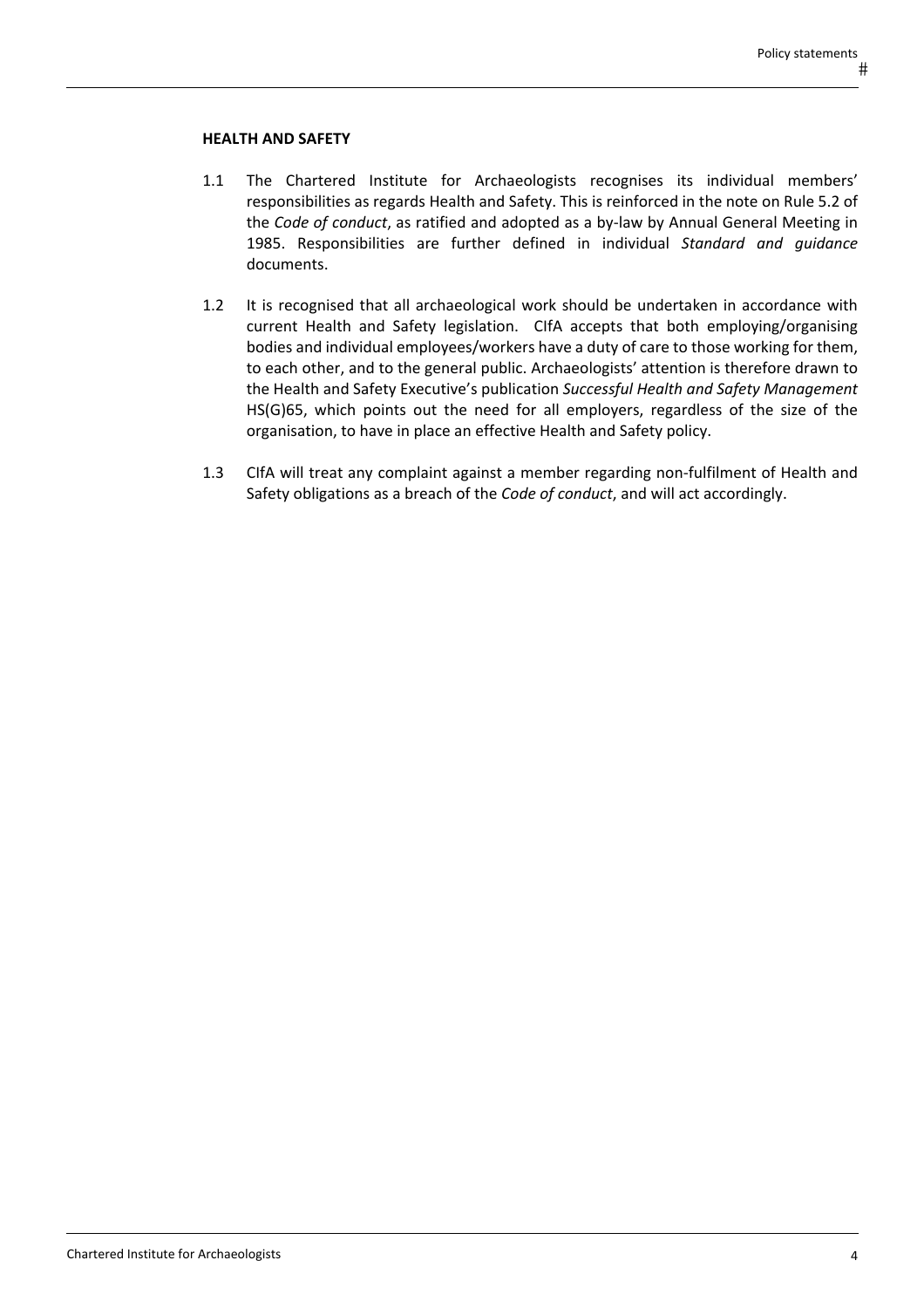### **THE USE OF VOLUNTEERS AND STUDENTS ON ARCHAEOLOGICAL PROJECTS**

## 1 **INTRODUCTION**

- 1.1 Through its *Code of conduct* and published standards, CIfA insists that *inter alia* archaeologists shall only undertake work for which they are adequately qualified (Rule 1.4); shall comply with all applicable laws (Rule 1.6); shall have due regard for terms of employment and career development (Rule 5.6); and have a duty, not only to observe the code but to encourage others to do likewise (Rule 1.12).
- 1.2 At the 1986 Annual General Meeting a resolution was passed which regarded the system of 'paid volunteers', under which full‐time archaeologists were employed without reasonable pay and in disregard of their individualstatutory rights, as unethical and contrary to CIfA's professed professional standards.
- 1.3 Community engagement both fosters public understanding and support for the historic environment and adds value to development‐led archaeological work. It may include providing talks and presentations, guiding walks, arranging conferences, exhibitions, open days and living history events, providing school project work and learning resources, offering work experience and volunteering opportunities, and supporting community archaeology projects.
- 1.4 CIfA acknowledges the continuing, invaluable contribution made to archaeology by volunteers and recognises the necessity for students to gain experience in field techniques. Furthermore, it believes that the following guidelines offer a framework for the involvement of such individuals in such a way as to avoid misunderstanding and accusation of unfair practice.

#### **2 GLOSSARY OF TERMS**

- 2.1 **Volunteer** someone who by agreement does not receive either a wage or salary.
- 2.2 **Student** someone who is pursuing an organised course of tuition in archaeology.
- 2.3 **Employee** an individual who works under contract (implied, oral or written) with an employer, and who normally receives proper remuneration for work done.
- 2.4 **Professional** pertaining to the standards of work promulgated by CIfA and confirmed through its validation procedures.
- 2.5 **Personal research** investigations which do not normally result from the requirements of a development control authority. Such research may be sponsored or grant‐aided.
- 2.6 **Development‐led projects** work which is a direct consequence of planned landuse change, such work may be in compliance with government guidance or may be required by a controlling authority.
- 2.7 **Commercial work** work undertaken as part of the business of a client or contractor and for which payment is usually axiomatic.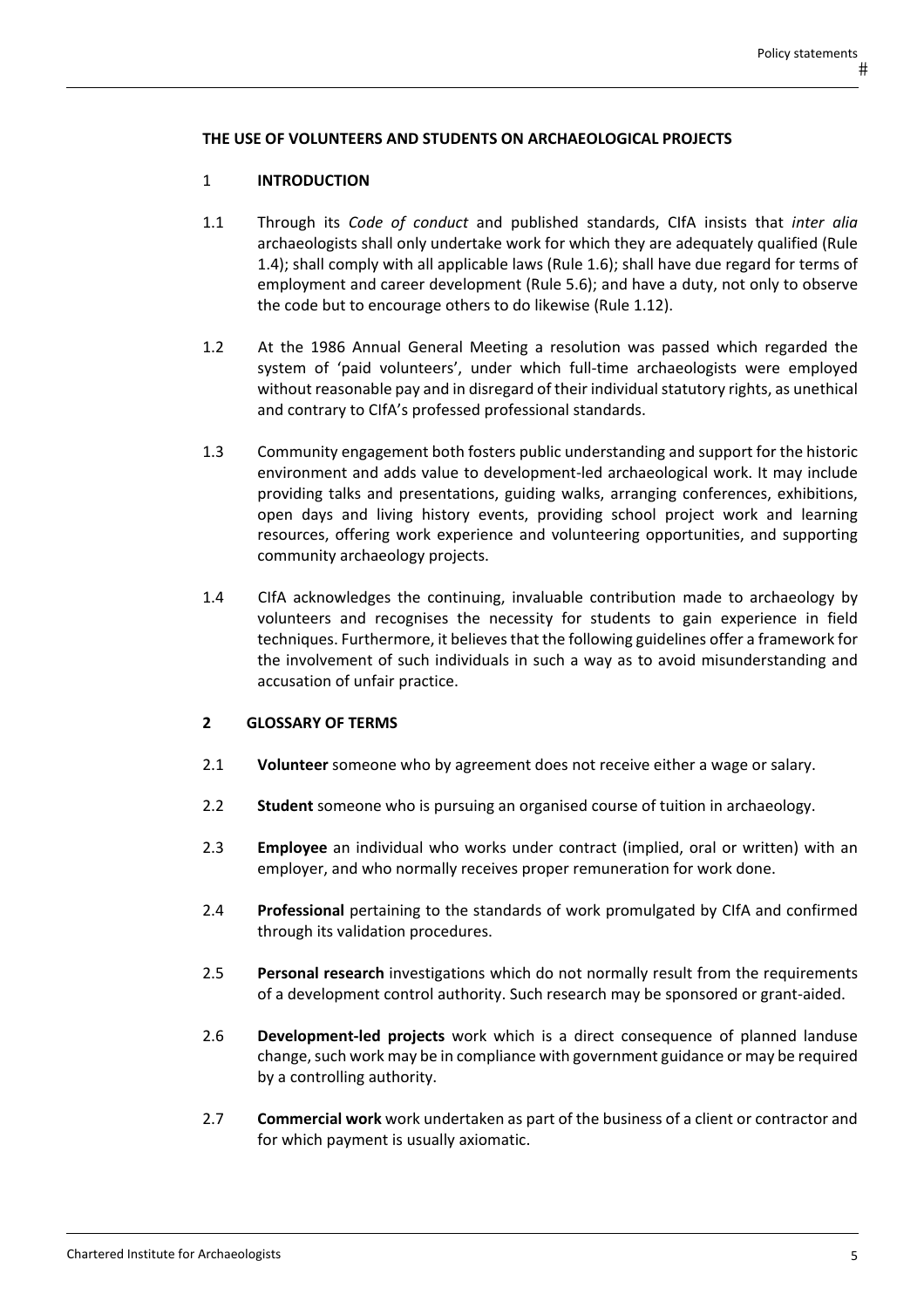# **3 GUIDELINES**

- 3.1 CIfA wishesto encourage the participation of as many people as possible in archaeology and recognises the need to give students practical experience. However, this cannot be done at the expense of professional standards or risk to the limited archaeological resource.
- 3.2 When landuse change (for example development, road construction, forestry, public utility services etc) is proposed, any requirement by a statutory advisor or authority for archaeological response, in which suitably qualified and experienced employees will be used, is appropriate for development‐led projects.
- 3.4 It is normally inappropriate for organisations to bid for commercial work if there is the expectation that they will use staff who will not be paid a proper wage or be appropriately contracted.
- 3.5 Employers will not use volunteers and studentsin place of employed staff when funding is agreed for the latter, as this would be tantamount to exploitation.
- 3.6 In development‐led projects, greater public benefits may be achieved by means of community engagement and participation both during and after the project. Health and safety, public liability or commercial confidentiality considerations may dictate the form of engagement that is possible, but in all cases it should be demonstrated that the potential engagement of the community has been fully considered.
- 3.7 So as to avoid misunderstandings, CIfA recommends that on every occasion on which volunteers or students are to be used, and especially when competitive tenders are sought for a commercial contract, the full extent of their activities in respect of the services offered must be declared and included in the submitted written project proposals. The implications (for example financial, timetable, insurance, competence etc) must be full explained so that both the client and curator can satisfy themselves that requirements can be discharged satisfactorily.
- 3.8 Personal research should also be conducted to the higheststandards and in accordance with published CIfA standards. With prior agreement of the sponsors or grant‐aiding agency, it may offer opportunities for voluntary or student participation.
- 3.9 All archaeological work, especially where there is the likelihood that the resources will be eroded, must be adequately supervised to ensure that professional standards are met whatever the funding arrangements.
- 3.10 All archaeological work must be carried out in accordance with the relevant CIfA Standards and guidance. It is the responsibility of the archaeologist directing the work to ensure that this is the case and of CIfA to investigate alleged cases of breaches of the *Code of conduct*. For thisreason, it isrecommended that the archaeologist directing the work should preferably be an accredited member of CIfA. Where it falls under their jurisdiction, national or local curator may also monitor archaeological work to ensure that it is carried out to an appropriate standard.
- 3.11 Organisations working with voluntary and student participants are encouraged to develop suitable policies with due regard to CIfA's *Code of conduct* and 1986 resolution, to recognise the positive contribution made by them, to offer reassurance that their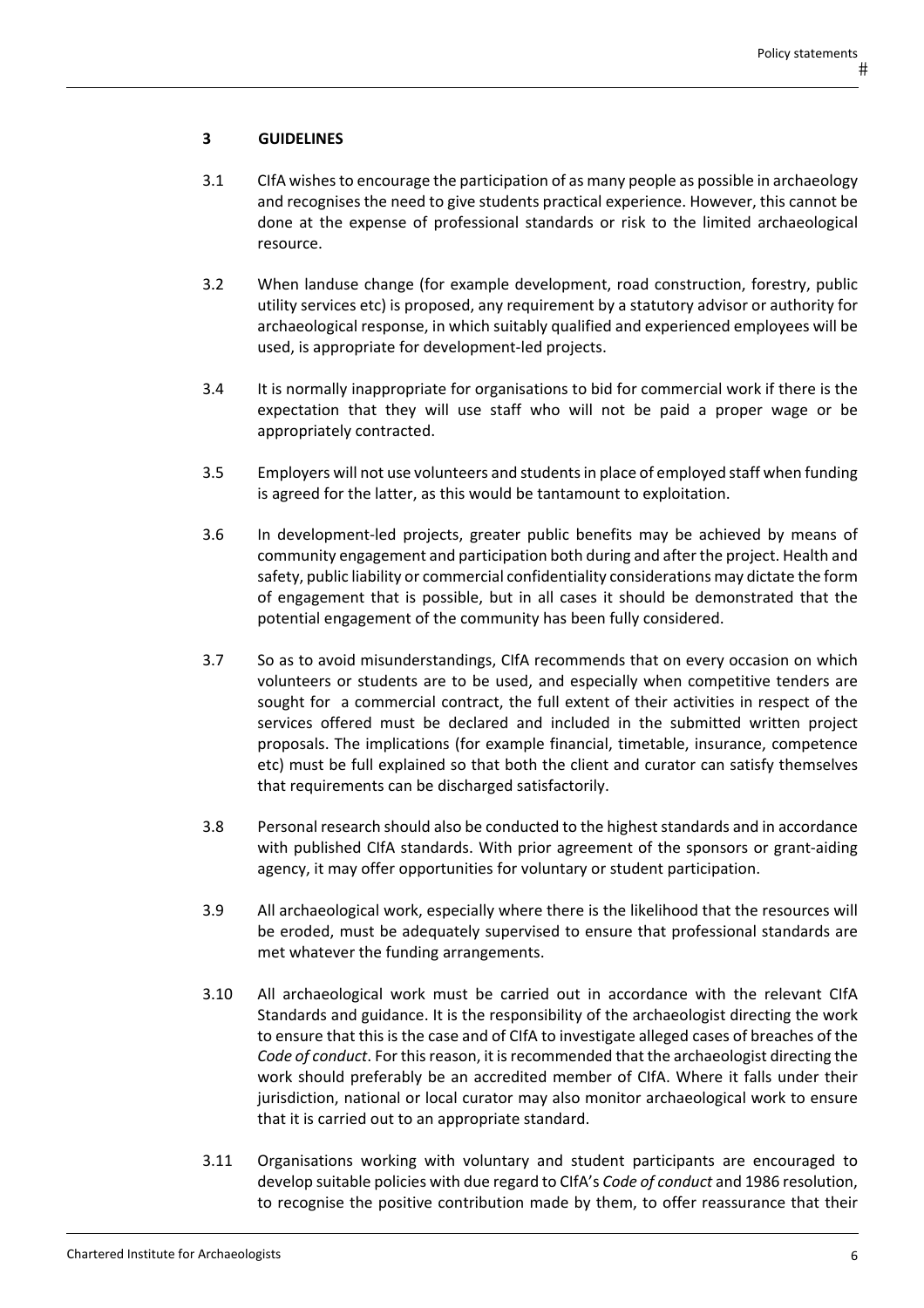efforts form an integrated component of the organisation's overall activities and goals, and to clarify working arrangements.

3.12 No archaeologist will denigrate valuable contributions made by volunteers and students.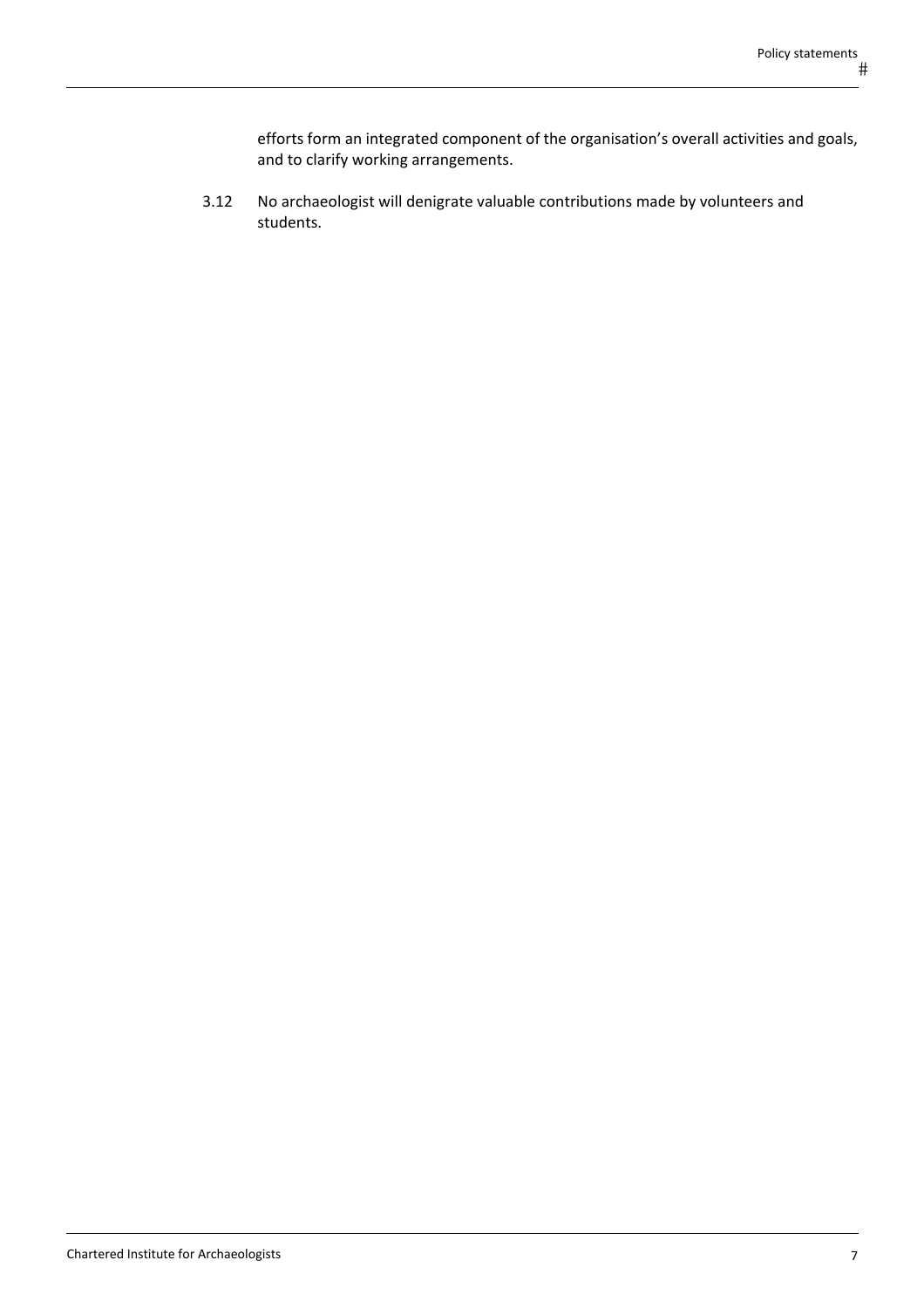### **ENVIRONMENTAL PROTECTION**

### **1. Introduction**

- 1.1 The archaeologist has a responsibility for the protection of the archaeological heritage (*Code of conduct*, principle 2). Our environment has been shaped over millennia by human activity, and the Chartered Institute for Archaeologists recognises that its members' professional responsibilities to the built heritage extend to the environment more generally.
- 1.2 The archaeologist shall adhere to the highest standards of responsible and ethical behaviour in the conduct of archaeological affairs (*Code of conduct*, principle 1). Archaeological activities have the potential to affect the environment, and CIfA recognises its members' ethical responsibilities to care for the environment.
- 1.3 This policy aims to heighten awareness of environmental protection issues amongst the membership of the Institute, and to encourage archaeological organisations and individuals to adopt and implement environmental protection policies. A model policy is appended for the use of CIfA members: CIfA does not require its members or registered organisations to use this form of words
- 1.4 The Institute will observe this policy in relation to its own activities.
- 1.5 The CIfA will treat any complaint against a member of non fulfilment of environmental protection obligations as an allegation of a breach of the *Code of conduct*, and will act in accordance with the provisions of the Institute's *Disciplinary regulations*.

#### **2. Model policy for organisations and individuals**

- Conscientious protection of people and the environment is an integral part of this Company's working practice.
- It is this Company's intention that all work be carried out in accordance with the relevant statutory provisions and should seek to exceed them where possible. All reasonably practicable measures will be taken to avoid and/or ameliorate potential damage or nuisance to people and impact on the environment.
- Avoidance of nuisance or damage is the first objective. Where this is not practicable, the second objective is to ameliorate the impact by appropriate methods.
- In particular, this Company will seek to minimise its impact on the environment by reducing waste, pollution and emissions, by promoting recycling and by taking into account environmental and ethical considerations when sourcing products, supplies and equipment wherever possible. Further information on the action taken by the Company in order to achieve its commitment to minimising impact on the environment will be issued from time to time.
- This organisation's management and supervisory staff are responsible for implementing this environmental policy throughout the Company, and must ensure that, subject to requirements of Health and Safety, environmental protection has a high priority in planning and day‐to‐day supervision of work.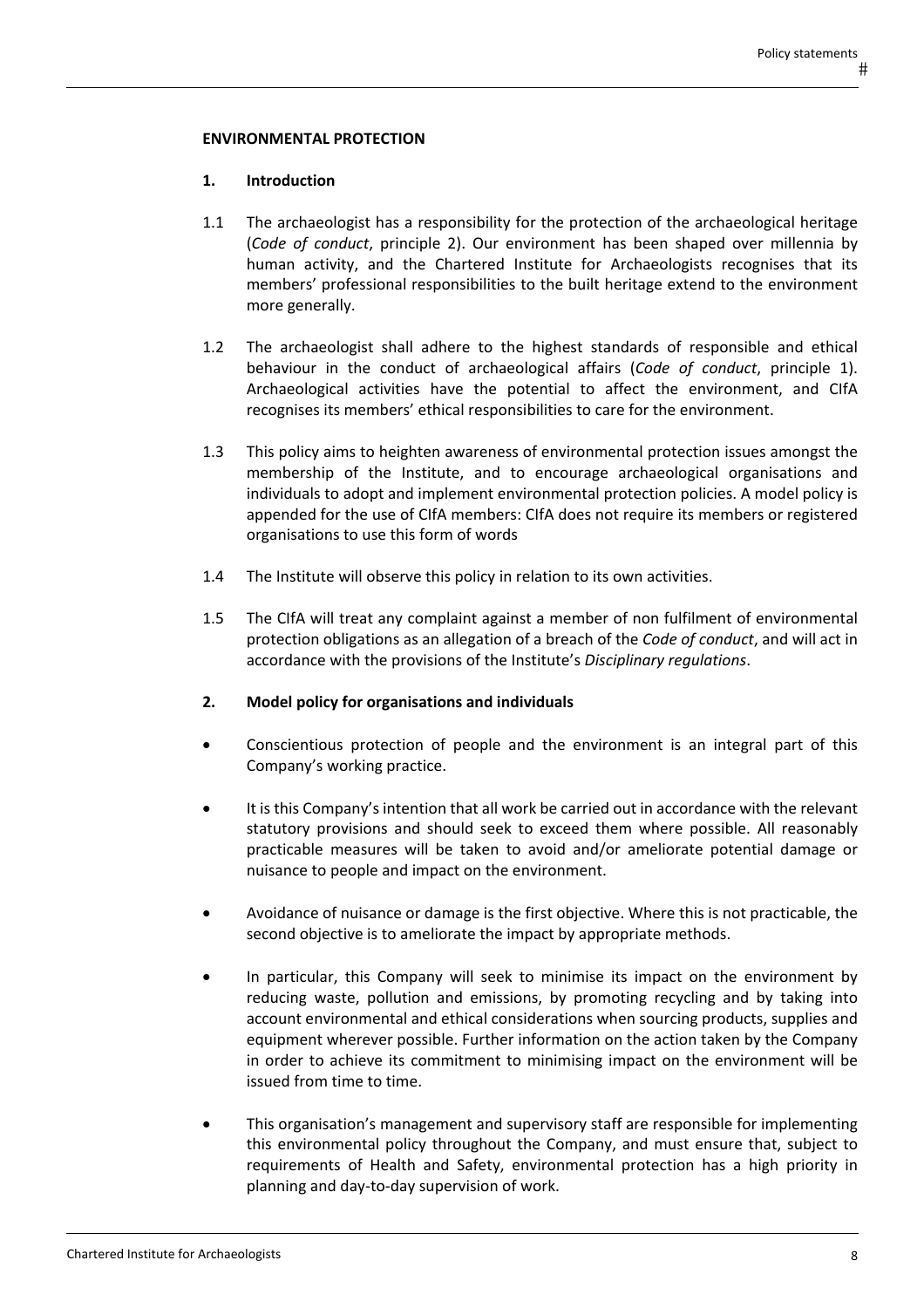- All employees, sub-contractors and visitors are expected to cooperate with the Company in carrying out this Policy, and ensuring their own work, in so far as is reasonably practicable, is undertaken without risk or nuisance to themselves or others, or to the wider environment.
- X has particular responsibility for environmental matters, and reference should be made to that person in the event of any difficulty arising in the implementation of this Policy. Appropriate external advice will be sought where necessary.
- The operation of this Policy will be kept under review and monitored by the management and staff of the Company at all permanent and temporary workplaces.
- This statement of Company Policy will be displayed prominently at all sites and work places and all staff will be issued with a copy.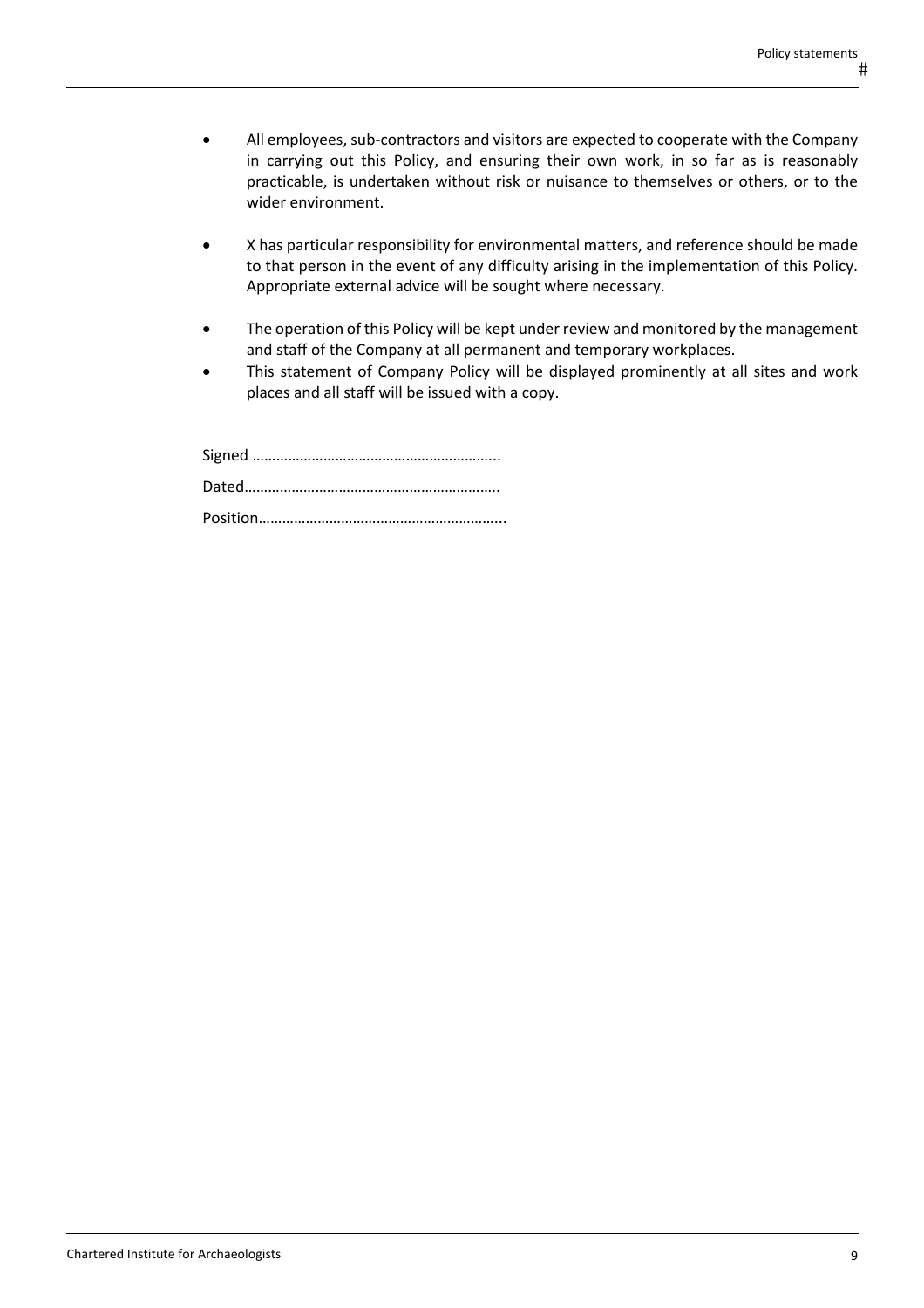#### **SELF‐EMPLOYMENT AND THE USE OF SELF‐EMPLOYED SUB‐CONTRACTORS**

#### **1. Introduction**

- 1.1 CIfA recognises that its members and Registered Organisations use a range of different business models and employment types. CIfA does not have a remit to dictate how its members should carry out their business. However it does have a role in ensuring that members and Registered Organisations work to recognised standards and in a manner which does not contravene the CIfA *Code of conduct* or CIfA Standards and guidance. Specifically, self‐employed status may in some circumstances raise ethical issues of good practice, within the remit of CIfA. This policy statement clarifies the CIfA position.
- 1.2 Self‐employment provides an appropriate model for many CIfA members, particularly those working as individual specialists. However, being self‐employed brings with it responsibilities that those working for an employer do not have. Moreover, whether or not someone is self‐employed is not simply a matter of choice or contract, it is a matter of UK law. There is no clear legal definition of self‐employment for the purposes of determining tax and National Insurance contributions. Sub‐contracted individuals and those whose work is offered through an employment or temporary work agency need to take particular care to understand their employment status. Cases may be decided in court on the basis of a number of factors. More information about employment status can be found on the HMRC's website at http://www.hmrc.gov.uk/employmentstatus/index.htm#1.

## **2. CIfA position**

- 2.1 An example of where self-employment might be considered by CIfA to conflict with ethical practice would be when self‐employed workers are used as a way of cutting costs by avoiding the employers' obligation to provide benefits such as paid leave, sick pay, provision of personal protective equipment etc. Engaging self-employed workers for this purpose is considered to be a contravention of Principle 5 of the CIfA *Code of conduct*. For members and Registered Organisations this could lead to investigation under CIfA disciplinary or complaints procedures as appropriate.
- 2.2 In contrast, there are circumstances where it will be entirely appropriate to engage selfemployed archaeologists. An obvious example would be a self‐employed finds specialist sub-contracted to a principal contractor as part of a wider project.
- 2.3 A potential grey area is the increasingly common practice of sub-contracting fieldwork either to an individual or a group of self‐employed archaeologists.
- 2.4 Where questions are raised regarding the use of self-employed archaeologists in this way, either through an allegation or a complaint as part of the disciplinary or Registered Organisation complaints procedure or during the Registration process, CIfA may require the member or Registered Organisation to provide an opinion from an HMRC Status Inspector or a report from the online Employment Status Indicator tool as confirmation of employment status. Again, more information can be found on the HMRC website.

#### **3 Responsibility of CIfA members engaging subcontractors**

3.1 Regardless of the circumstances, CIfA expects Registered Organisations and members engaging the services of sub‐contractors who are not themselves members or registered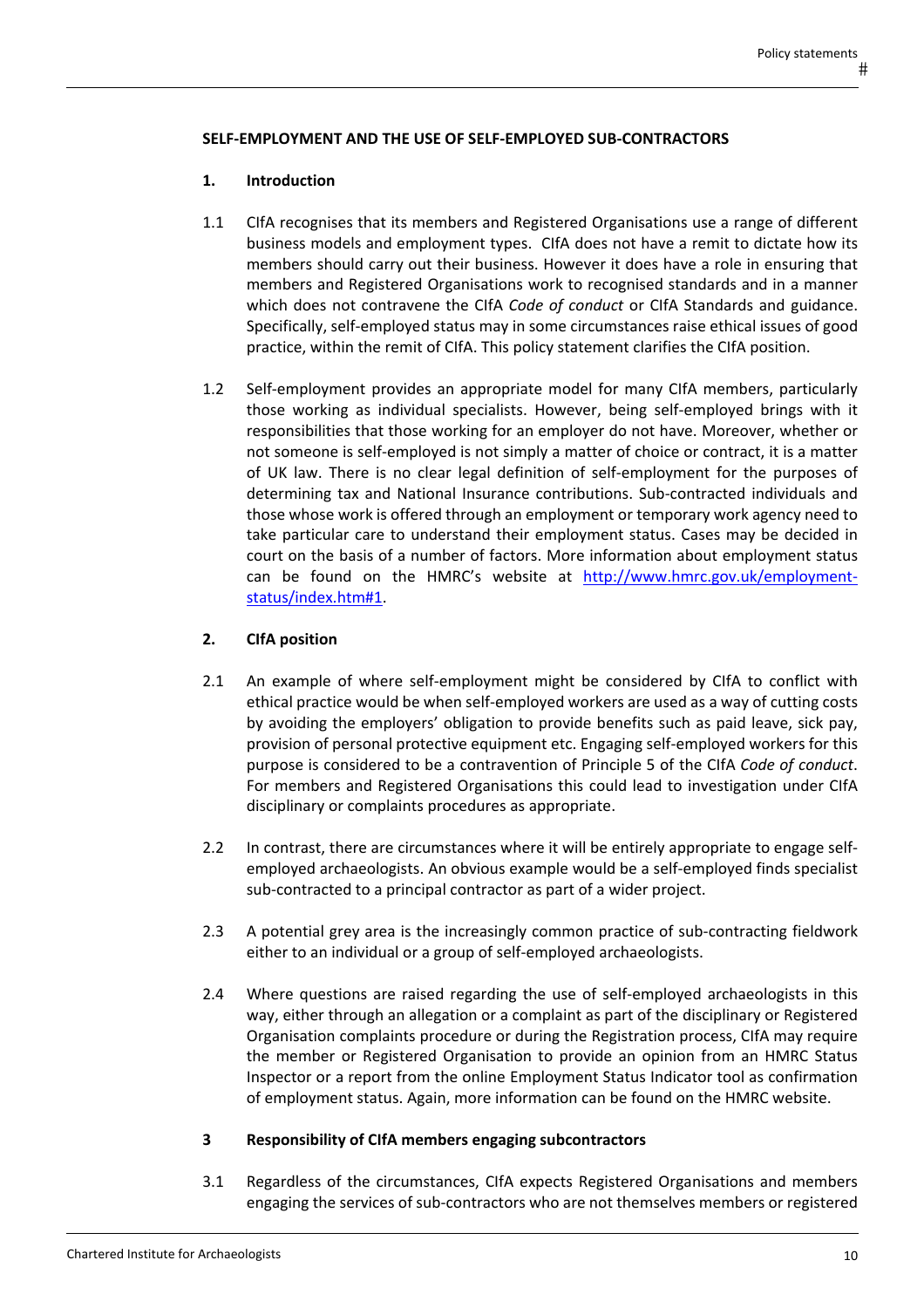with the Institute to ensure that the sub-contractors are made aware of the responsibilities of membership or Registration with regard to the CIfA *Code of conduct* and CIfA standards and guidance. Members and Registered Organisations should satisfy themselves that their sub‐contractors

- are able to meet the appropriate standards
- are adequately insured and
- are remunerated in line with CIfA minimum salaries

# **4. Responsibility of CIfA self‐employed members**

4.1 In order to meet CIfA minimum salaries, self‐employed members should remember to include the appropriate uplift to the minimum salary for their grade to compensate for lack of sick pay, paid annual leave and employers' pension contribution.

# **5. Further information**

5.1 Further guidance for CIfA members seeking to work on a self-employed basis will be produced in due course. In the meantime, discussion and useful information on costing projects and charge out rates for specialists can be found in TA 77 (discussion piece on the benefits of self employment), TA 63 (guidance on charge out rates for specialists) and TA 59 (Costing the Earth? Discussion and guidance on costing archaeological work). Further information and advice for self‐employed workers can be found on the HMRC website at www.hmrc.gov.uk/selfemployed and on Business Link www.businesslink.gov.uk.